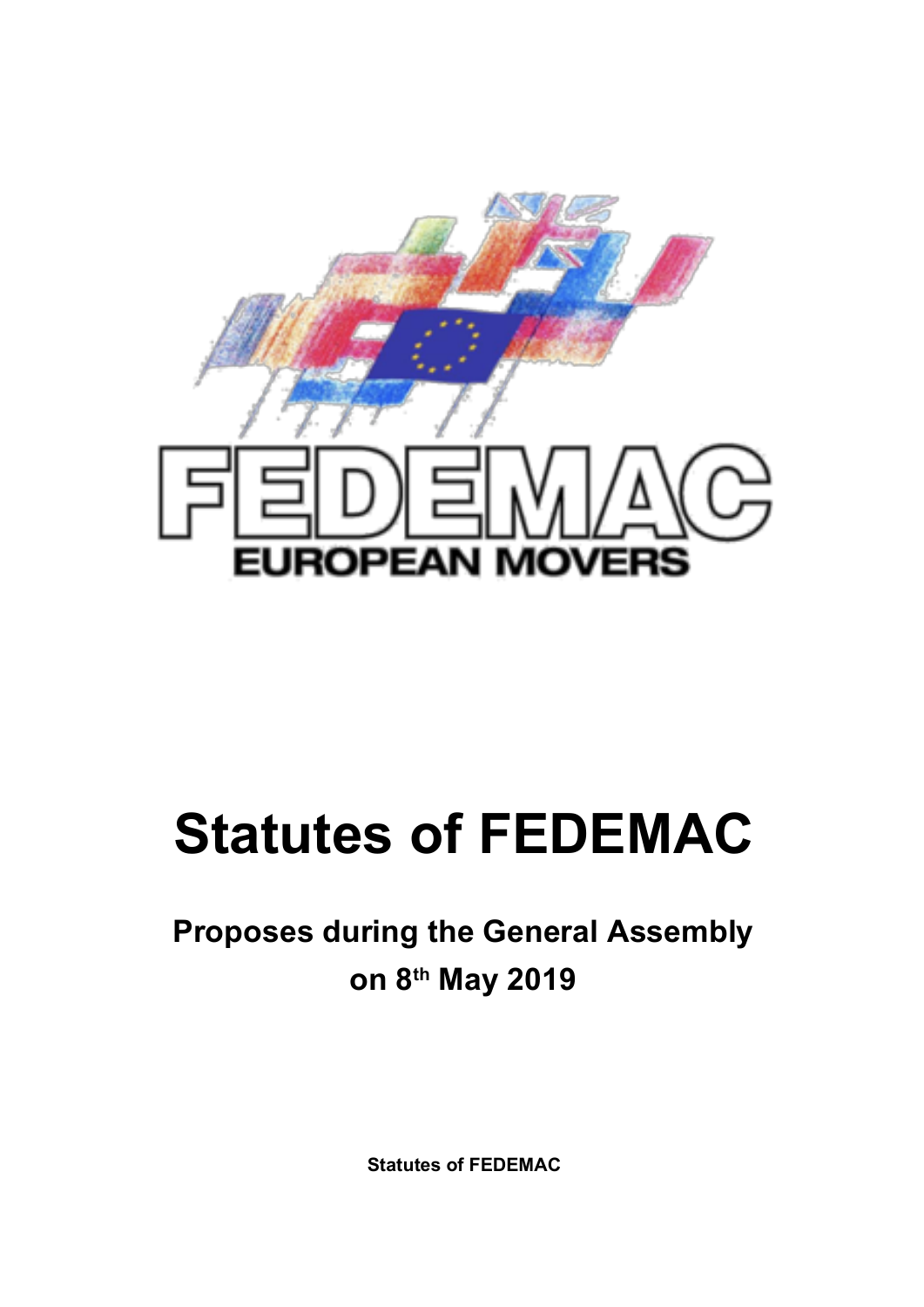#### Table of contents

| Introduction      |     |
|-------------------|-----|
| <b>Article 1</b>  |     |
| <b>Article 2</b>  |     |
| <b>Article 3</b>  |     |
| <b>Article 4</b>  |     |
| <b>Article 5</b>  |     |
| <b>Article 6</b>  |     |
| <b>Article 7</b>  |     |
| <b>Article 8</b>  |     |
| <b>Article 9</b>  |     |
| <b>Article 10</b> |     |
| <b>Article 11</b> |     |
| <b>Article 12</b> |     |
| <b>Article 13</b> |     |
| <b>Article 14</b> |     |
| <b>Article 15</b> | .11 |
| <b>Article 16</b> |     |
| <b>Article 17</b> |     |
| <b>Article 18</b> |     |
| <b>Article 19</b> |     |
| <b>Article 20</b> |     |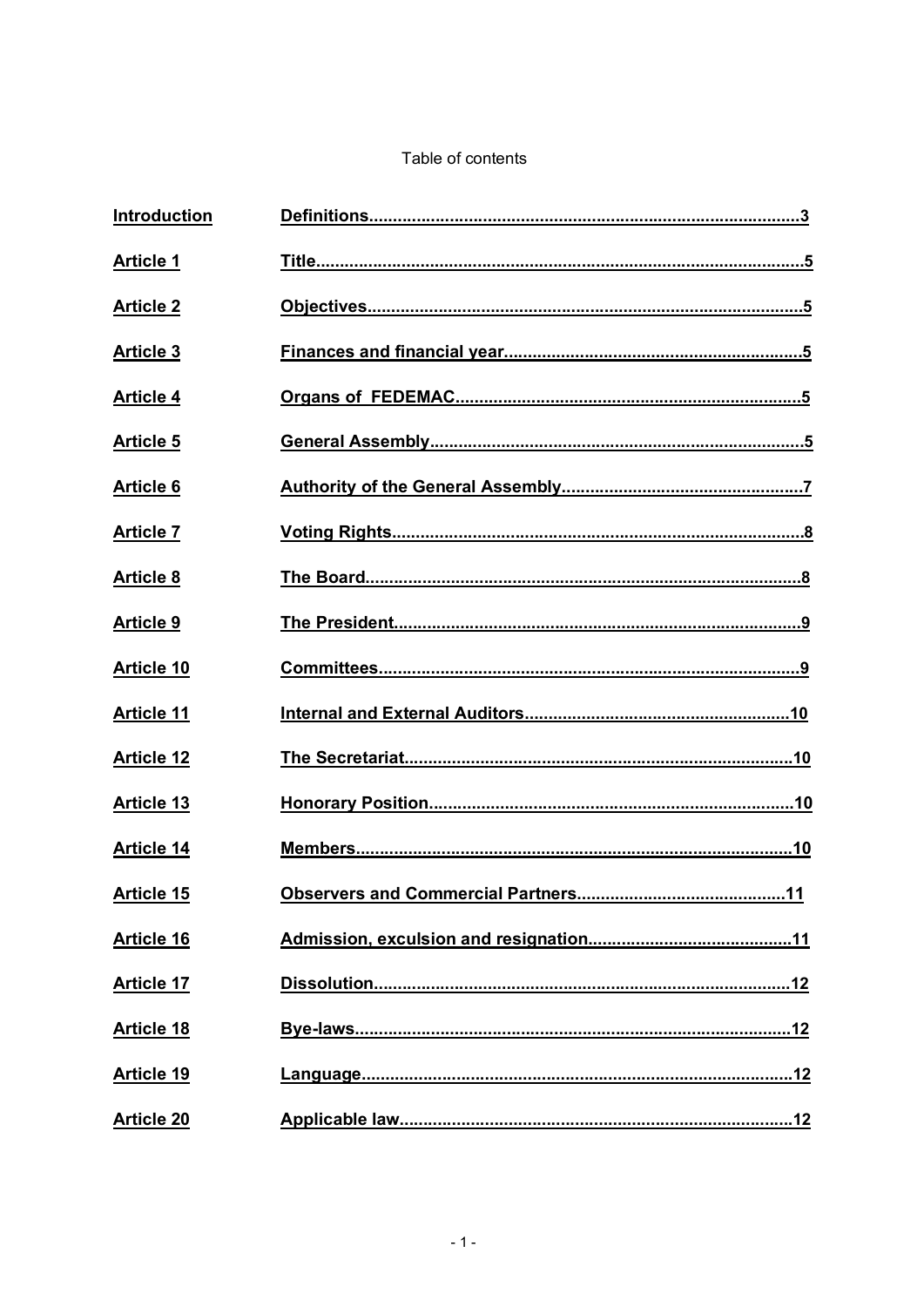# **Introduction: Definitions**

#### 1. **"Associate Member"**

Associate Member means an Association in non-EU Countries, but limited to the European geographical area.

#### 2. **"Association"**

Association means an association of removers or a federation of associations of removers.

#### 3. **"Board"**

Board means the executive body of FEDEMAC.

#### 4. **"Bye-laws"**

Bye-laws means the FEDEMAC Bye-laws as amended from time to time.

#### 5. **"Commercial Partner"**

Commercial Partner means a sponsor supplying products and services to the removal industry.

#### 6. **"Committee"**

Committee means a Working Group which is set up to work out initiatives or execute particular tasks receptively studies.

#### 7. **"Direct Affiliate"**

Direct Affiliate means a removal and storage company in any European country where an association is either not established nor interested in becoming a member of FEDEMAC.

#### 8. **"FEDEMAC"**

FEDEMAC means the "Federation of European Movers Associations".

#### 9. **"Full Member"**

Full Member means an Association from an EU Country.

#### 10. **"General Assembly"**

General Assembly means the supreme authority of FEDEMAC.

# 11. **"Membership Subscription Rules"**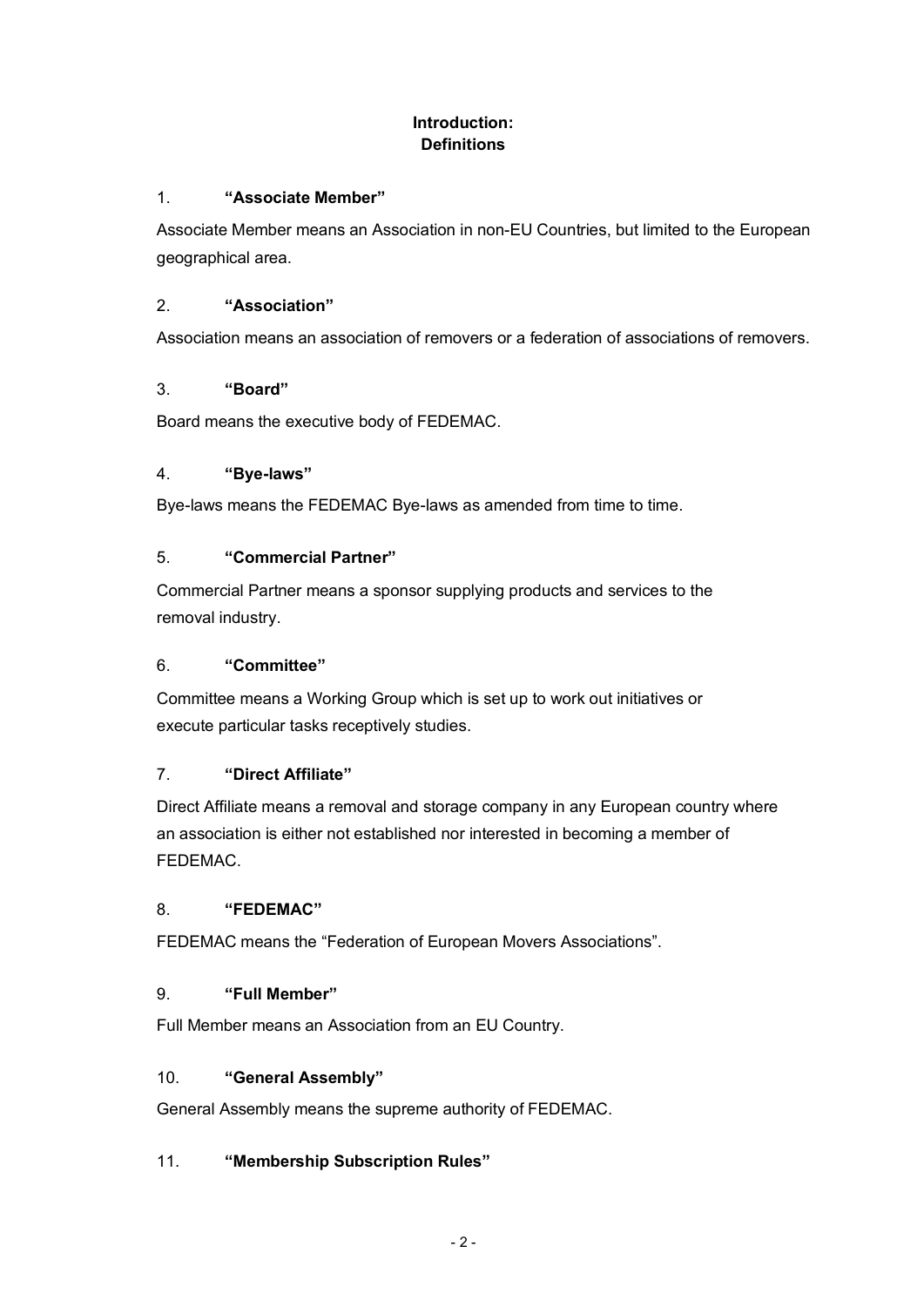Membership Subscription Rules are the FEDEMAC Membership Subscription Rules, as amended from time to time.

# 12. **"Observer"**

Observer means an association or removal company considering to apply for Full Membership, Associate Membership or Direct Affiliation.

# 13. **"President"**

The President chairs the Meetings of the General Assembly and the Board.

# 14. **"Representative"**

Representative represents a FEDEMAC Member.

# 15. **"Secretariat"**

The Secretariat is the permanent secretariat which manages the day-to-day operations of FEDEMAC.

# 16. **"Statutes"**

Statutes are these FEDEMAC Statutes, as amended from time to time.

# 17. "**Commercial Member**"

Commercial Member means a removal and storage company, interested in trade, in possession of all the legal requirements to be a removal and storage company and belonging to the National Association in the country in which it is established, if any exist.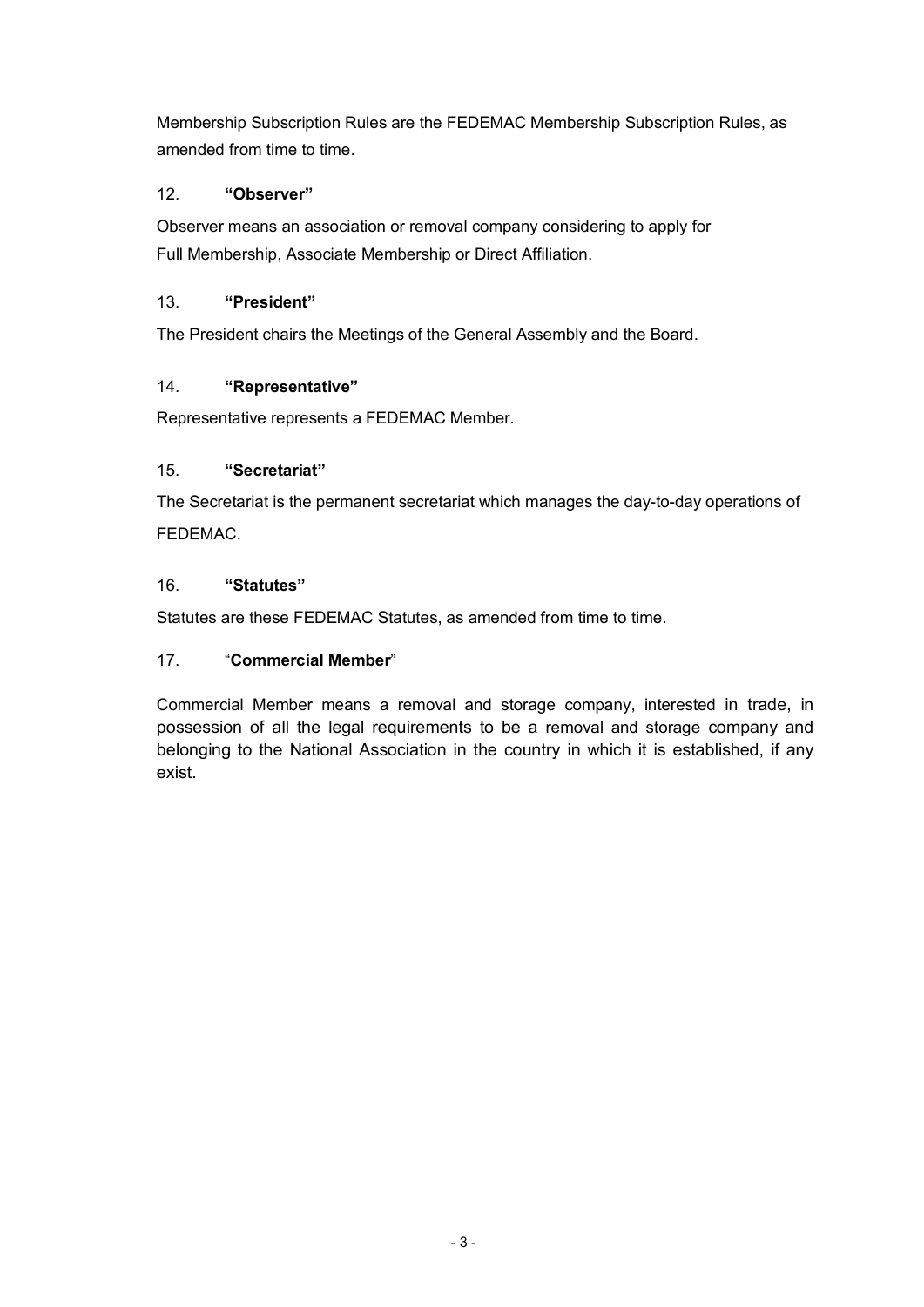# **Article 1 Title**

1.1. The International "Federation of European Movers Associations" is a European Federation under the name FEDEMAC e.V., having its seat at 65760, Eschborn, Germany. FEDEMAC is registered at the German Register of Associations.

# **Article 2 Objectives**

2.1. The objectives of FEDEMAC are:

a. to resolve common problems arising from the progressive realisation of the Single European Market in the European Union;

b. to be the leading representative of its members interest within the framework of the European Union;

c. to advise members on relevant matters related to their professional activities within the European Union framework;

d. facilitate information, experience and trade between the members.

# **Article 3 Finances and financial year**

- 3.1. The financial year shall coincide with the calendar year.
- 3.2. The General Assembly shall vote on the Membership Subscription Rules the amount of subscriptions payable by Governing Members and Commercial Members annually.
- 3.3. The subscription payment terms are laid down in the Membership Subscription Rules.
- 3.4. The Board shall be authorised to negotiate and propose individual financial contributions for Observers and Commercial Partners to the General Assembly.

#### **Article 4 Organs of FEDEMAC**

4.1. The Organs of FEDEMAC are the General Assembly and the Board.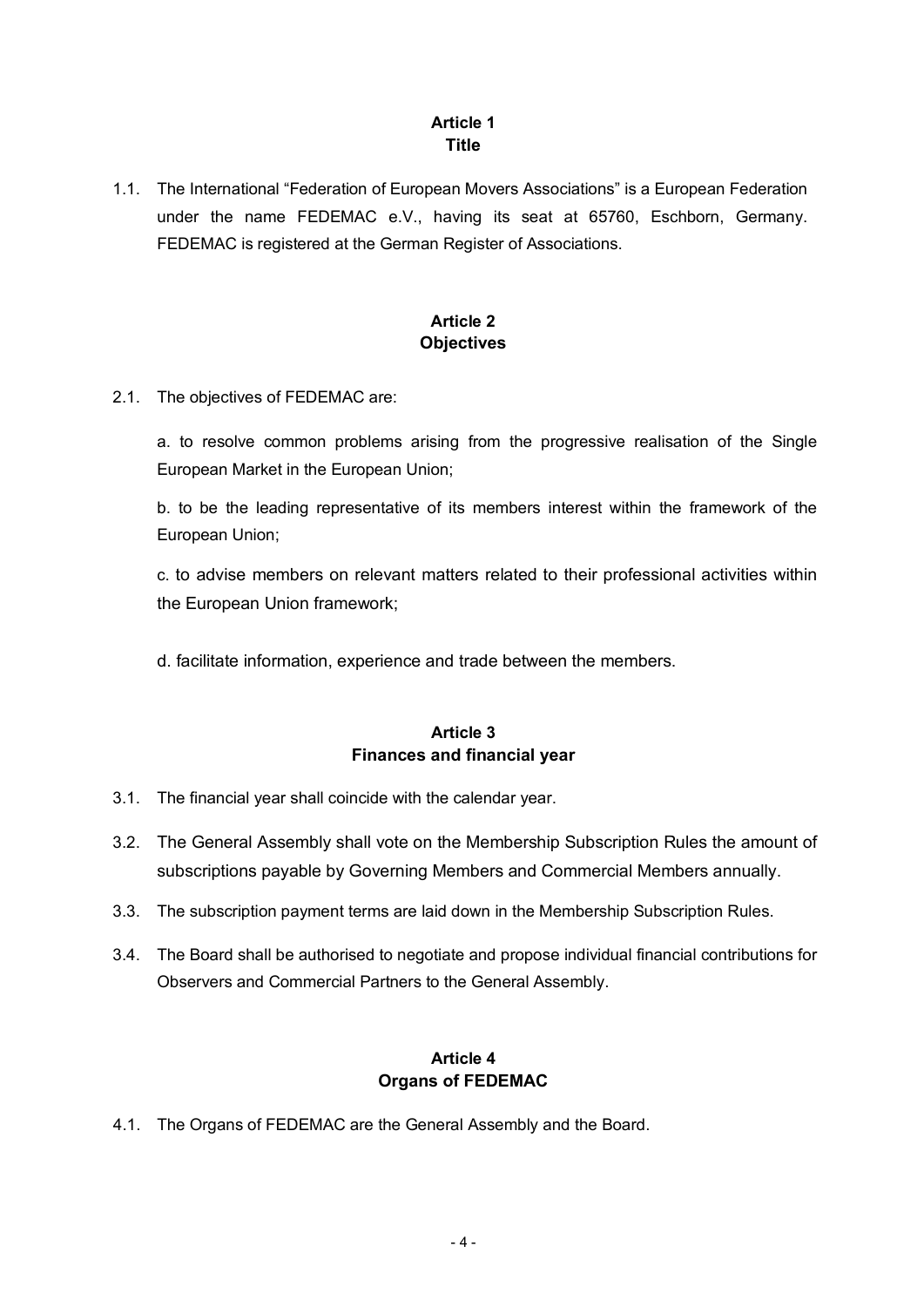# **Article 5 General Assembly**

- 5.1. FEDEMAC is administered by a General Assembly, which has full authority.
- 5.2. The General Assembly shall be comprised of representatives of Governing Members.
	- 1. Full Members and Associate Members shall be represented at the General Assembly by no more than four delegates each.
	- 2. Direct Affiliate shall be represented at the General Assembly by no more than one delegate.
	- 3. The representatives of Full Members or Associate Members, in case of Direct Affiliates the representatives of the relevant country, shall appoint – if necessary – a spokesman. The votes are expressed by the spokesman;
- 5.3. The General Assembly shall meet at least once a year in Europe, the venue and dates to be decided upon by the Board.
- 5.4. Meetings of the General Assembly will be determined and convened by a letter (sent by post, fax or electronically, e.g. email) from the President or if he is unavailable, by a Vice President. This letter shall show the Agenda, which has to be fixed by the Board. Notice shall be given at least four weeks before the meeting date.
- 5.5. Meetings of the General Assembly shall be chaired by the President, or in his absence, by a Vice President. Decisions of the General Assembly can amend the agenda proposed by the Board.
- 5.6. Votes are made by show of hands or by official voting cards. Votes must be in writing, if at least one third of those Members present require such a vote.
- 5.7. The decisions of the General Assembly must be recorded in the Minutes, together with the place and date of the meeting and the result of the votes. The Minutes must be signed by the Chairman and the clerk, to be voted prior to each Meeting of the General Assembly.
- 5.8. Each member can be represented by another member, provided a written proxy can be shown at General Assembly to the Chairman. A member can not represent more than two other member.
- 5.9. Governing Members may make proposals for decisions of the General Assembly and may suggest agenda items for the Meeting of the General Assembly. Such proposal shall be sent to the seat of the Association for the attention of the Board at least 7 days before the Meeting of the General Assembly. Decisive for handing in the proposal with the period stipulated is the receipt at the seat of the Association.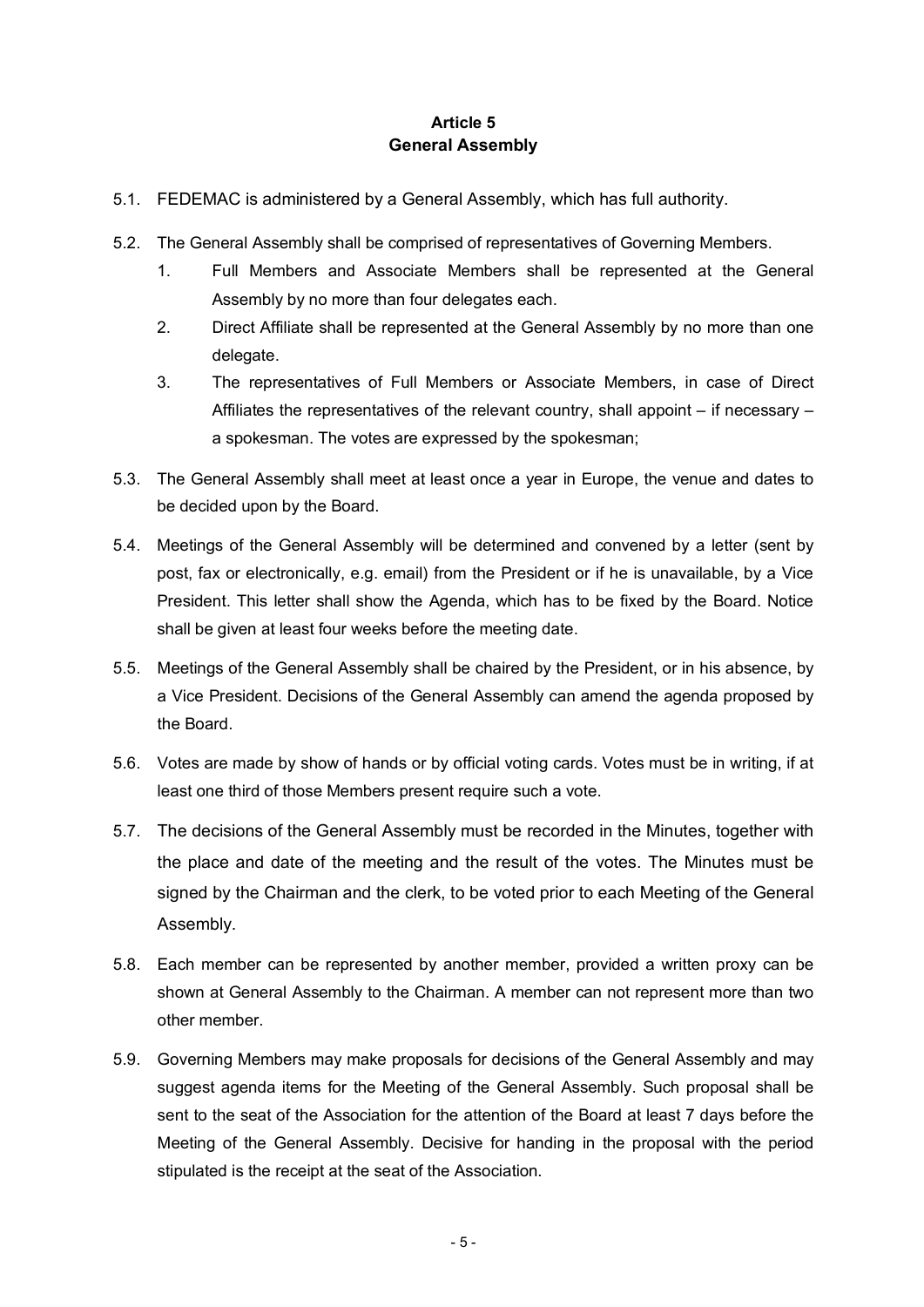- 5.10. Extraordinary meetings of the General Assembly take place if necessary in the interest of FEDEMAC and if such a meeting is convened by the Board or is made in the form of a written request to the Board by at least 20% of the Members. The reasons must be mentioned.
- 5.11. The General Assembly can call for an extraordinary meeting, if and when deemed necessary in the interest of FEDEMAC.
- 5.12. Decisions can be made in between meetings of the General Assembly on a written basis and in telephone conferences. Decisions on a written basis require a 7 days notice to allow for voting. Telephone conferences will be determined and convened by the President or if he is unavailable, by a Vice President by giving at least 7 days advance notice. The topic to be discussed shall also be announced at that time.
- 5.13. Unless provided for differently in these Statutes, a majority of 2/3 of the total represented votes, after deducting abstentions and invalid votes, shall be required for all decisions by the General Assembly. Written votes and votes during telephone conferences require 2/3 majority of all votes.

# **Article 6 Authority of the General Assembly**

- 6.1. The General Assembly, as mentioned under article 5 of the Statutes, has the following authorities:
	- a. shall elect the Board, from the available candidates who are actively working, are members of the Board of Directors of a Governing Member or have been appointed as representative by Full Member or Associate Member of FEDEMAC. Elections shall be by simple majority. The candidates must be of good reputation, with distinct European attitude and qualification for the position in prospect and be willing to work within the requirements of the relevant job description.
	- b. shall in the same manner, as described as under Article 6 a., elect an internal auditor and deputy internal auditor for a term of three years. Neither is permitted to be member of the Board.
	- c. shall decide on the admission and on the exclusion of all categories of member as well as Observers and Commercial Partners.
	- d. shall be competent to modify the Statutes of FEDEMAC and to dissolve the Board.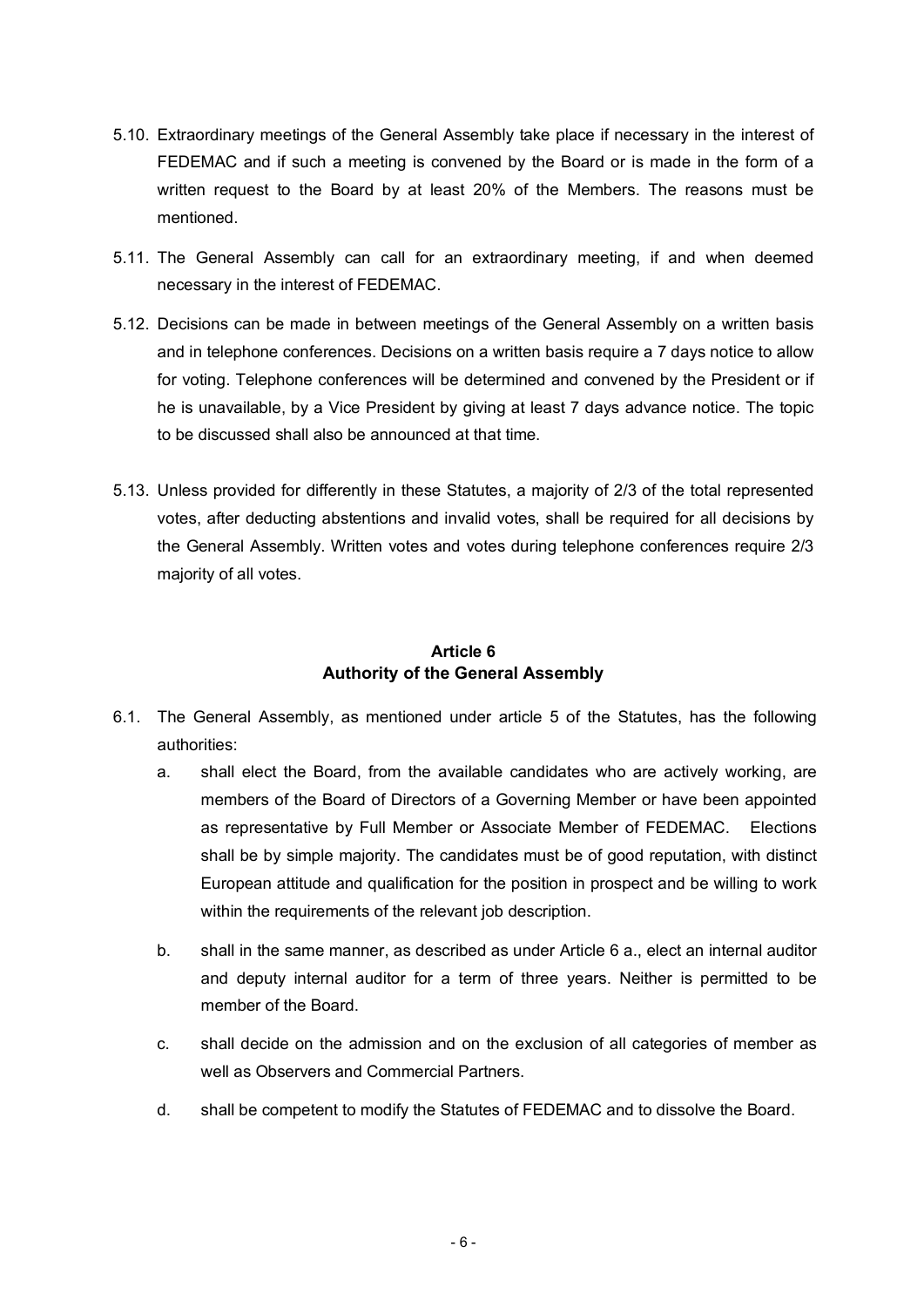- e. shall receive the annual financial report of the external auditor and shall approve the balance sheet, the profit and loss account for the past year together with the future budgets.
- f. shall decide on membership subscriptions.
- g. shall decide on individual financial contributions of Observers and Commercial Partners.
- h. shall approve the reports of the Board and of the Committees and shall approve the acts and policies of the members of the Board.
- i. shall delegate powers to the Board in particular concerning matters of emergency.
- j. shall appoint the external auditor of FEDEMAC.

# **Article 7 Voting Rights**

7.1. Governing Members have voting rights in the General Assembly (see Bye Laws). The General Assembly may suspend the voting rights for any member who has not yet cleared the current year's subscription.

#### **Article 8 The Board**

- 8.1. The Board is the executive body of FEDEMAC.
- 8.2. The Board is composed of the President, two Vice-Presidents and up to four further Board **Members**
- 8.3. FEDEMAC is represented in court and out of court by the President. The President is the legal representative according to § 26 BGB (German law). He has the right of single representation.
- 8.4. The term for a Board Member shall be three years. If one of the Board Members resigns during the term, the General Assembly may elect a substitute for the remaining part of the term. A Board Member shall not stay on the Board for more than three consecutive full terms and may only stand for re-election after a period of two years has elapsed after the standing down. The term of a Board Member may be varied at the discretion of the General Assembly.
- 8.5. The Board shall meet when convened by the President or if he is unavailable, by a Vice President.
- 8.6. The members of the Board shall elect amongst themselves the treasurer of FEDEMAC.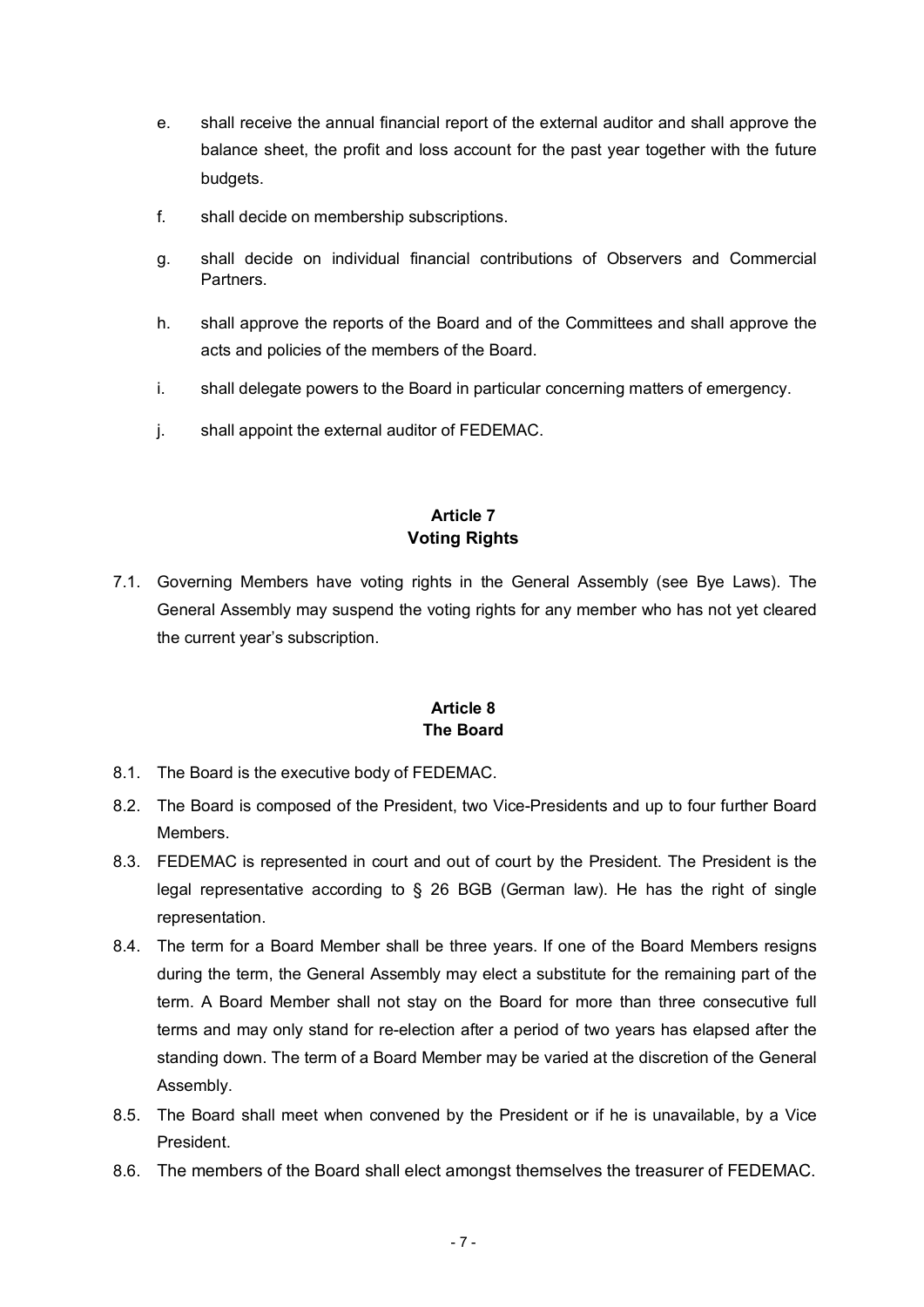- 8.7. Board members are entitled to be compensated for all expenses related to their function.
- 8.8. The Board takes decision by a majority of votes. Each member of the Board has one vote. In the event of a tied vote of the Board, the President shall carry a deciding vote.

#### **Article 9 The President**

- 9.1. The President represents FEDEMAC. He can delegate his authorities in single cases.
- 9.2. In the event of the President being unavailable, a Vice President shall act in the foreseen order.

#### **Article 10 Committees**

- 10.1. Committees, such as working and study Groups are created by the Board or the General Assembly. Committee members are chosen from the list of FEDEMAC representatives, or where appropriate, may include any person with particular knowledge relevant to the project or helpful to the work involved.
- 10.2. The Committees generally shall not meet outside of the meetings of the General Assembly, unless approved by the Board in advance.
- 10.3. Decisions of the committees are taken on a simple majority of the votes.

#### **Article 11 Internal and External Auditors**

- 11.1. The internal auditor and a deputy internal auditor, appointed according to Article 6 b., shall examine the accounts of the previous year and shall make an annual report for the General Assembly.
- 11.2. The external auditor shall examine the accounts of the previous year and shall make an annual report in written.

#### **Article 12 The Secretariat**

12.1. FEDEMAC shall maintain a permanent Secretariat whose duties and competencies are decided by the Board.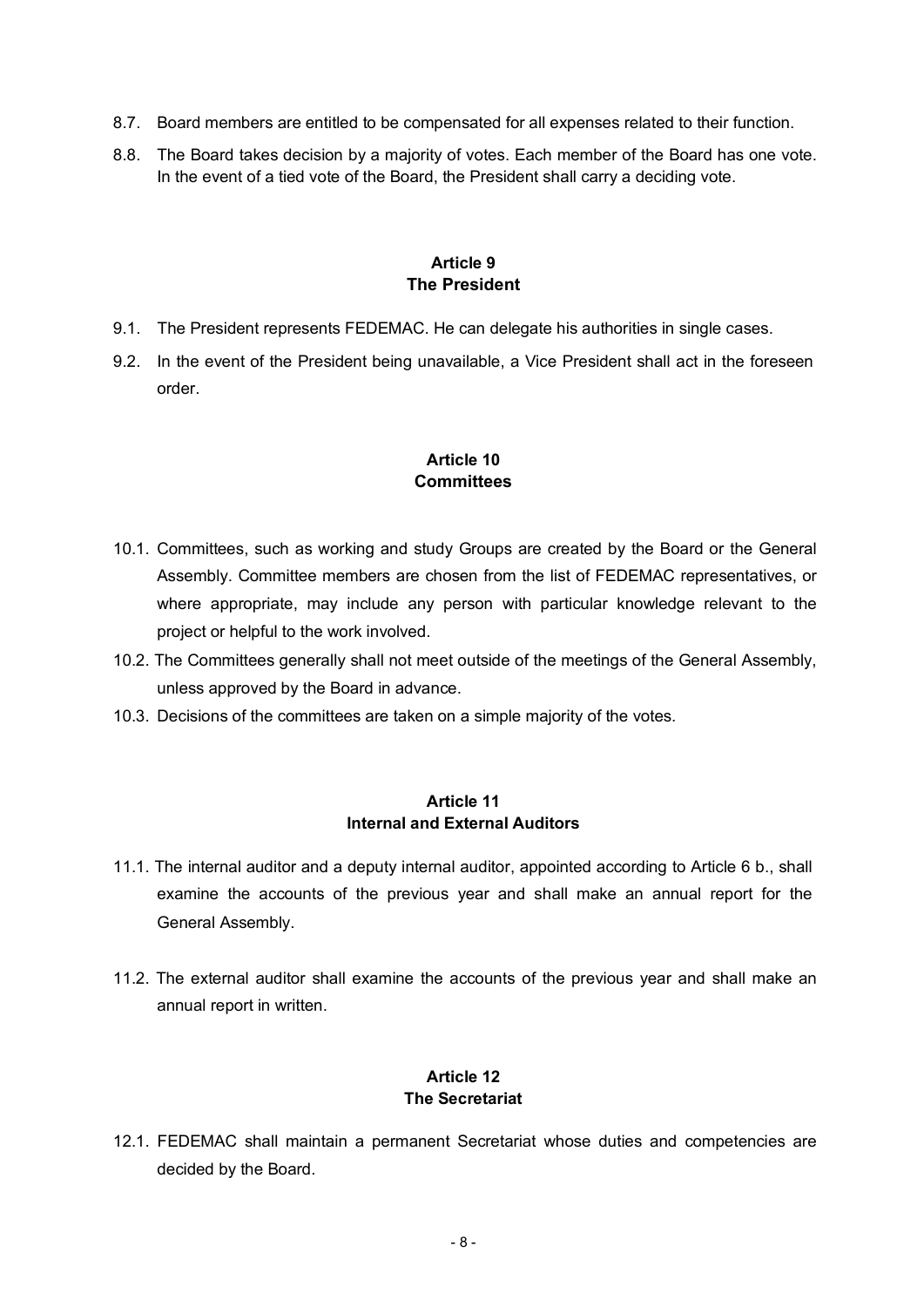#### **Article 13 Honorary Position**

13.1. The positions of regular Board Members, Internal Auditors and Committee Members are honorary positions. The costs incurred in connection with the performance of their duties, such as travel expenses, daily allowances and compensation fees for Board Meetings, are paid plus Value Added Tax if applicable.

#### **Article 14 Members**

#### 14.1. Members of FEDEMAC are:

- 14.1.1. Governing Members:
	- *a. Full Members:* Only national associations and federations of national associations from the European Union Countries are permitted to be Full members. Only one member per country shall be permitted.
	- *b. Associate Members:* Associate Members are Associations in non-EU Countries. Associate Membership is limited to the European geographical area. Only one member per country shall be permitted.
	- *c. Direct Affiliates:* Direct Affiliates are removal and storage companies located in a European country. Affiliate membership ceases to exist upon acceptance of a national association as a Full or Associate Member for that country, where the Affiliate Member has its main seat of business.
- 14.1.2. Commercial Members:

Commercial Members are removal and storage companies, in possession of all the legal requirements to be a removal and storage company, interested in trade, and belonging to the National Association in the country in which they are established, if any exist.

If the National Association exist, that has to be FEDEMAC Full Member or recognized by FEDEMAC as the most representative association in the country in which the company is established.

# **Article 15 Observers and Commercial Partners**

15.1. Observers and Commercial Partners are not members of the Association.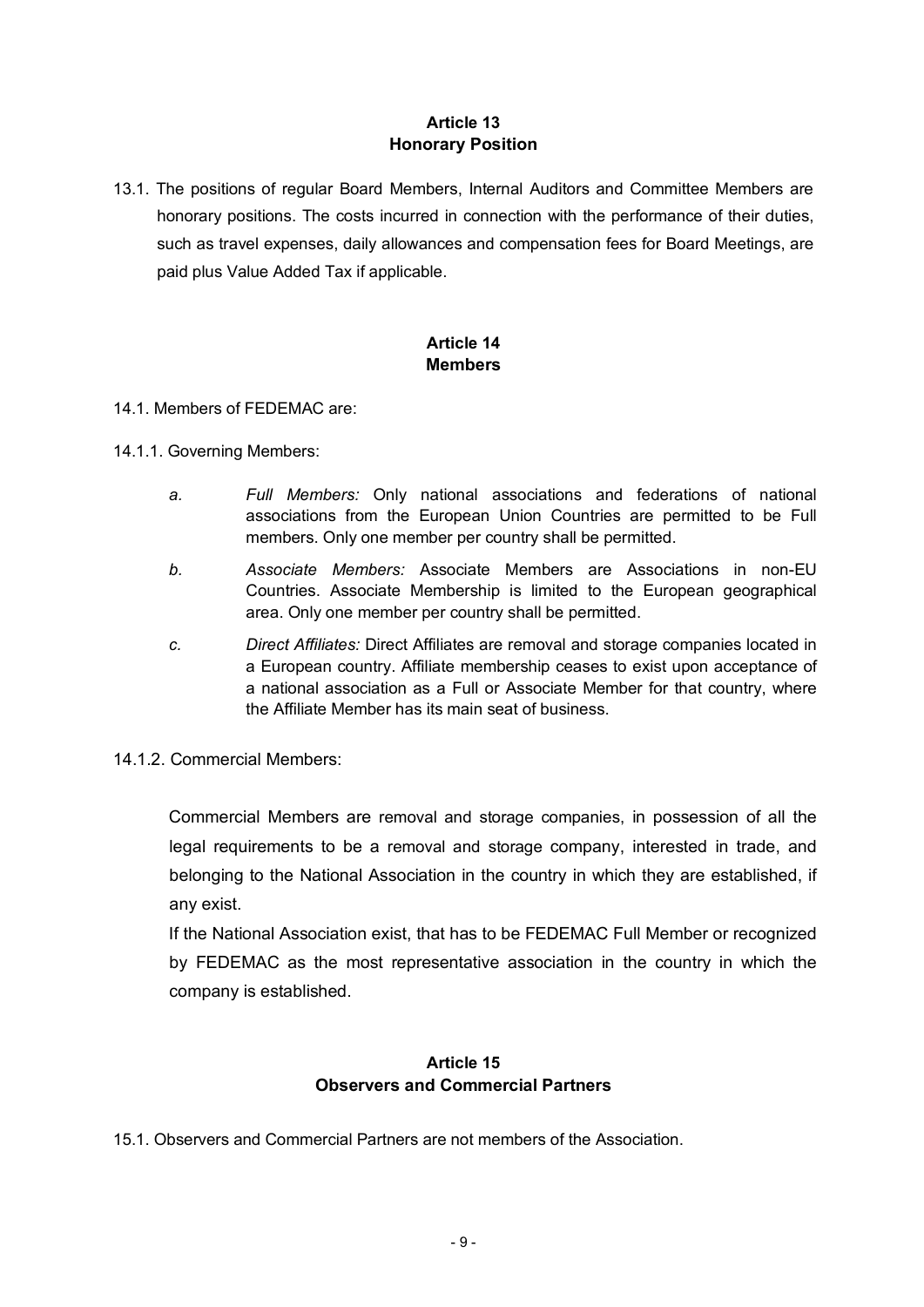- 15.2. Observers are associations or removal companies considering to apply for Full Membership, Associate Membership or Direct Affiliation. The Observership is limited on for a maximum period of two years only.
- 15.3. Commercial Partners are sponsors of FEDEMAC supplying products and services to the removal industry. Removal and storage companies, vanlines and cooperation groups can not become Commercial Partners.
- 15.4. Observers and Commercial Partners have the right to attend the Meetings of the General Assembly as guests.
- 15.5. Observers and Commercial Partners shall give the association financial contributions for their respective status.
- 15.6. Applications for attaining the status as Observer or Commercial Partner must be sent to the Board. The General Assembly decides about the acceptance.

#### **Article 16 Admission, expulsion and resignation**

- 16.1. Applications for Memberships must be sent to the Board. The admission of Governing Members shall be at the discretion of the General Assembly.
- 16.2. The expulsion of a Member shall be at the discretion of the General Assembly and subject to important reasons, such as damaging the reputation of the association or non-payment of the membership fees, but not limited to these matters.
- 16.3. Resignations of Governing Membership shall be subject to a minimum of six prior months notice in writing. The subscription of a resigning member shall be payable in full for the year in which the resignation becomes operative.

#### **Article 17 Dissolution**

- 17.1. FEDEMAC may be dissolved by a decision of the General Assembly, or if, as a result of resignations and or expulsions, there are fewer than three Full Members.
- 17.2. Request for dissolution cannot be proposed to the General Assembly and voted, if another request for dissolution or vote on dissolution was in the agenda of the General Assembly within the prior last three calendar years.